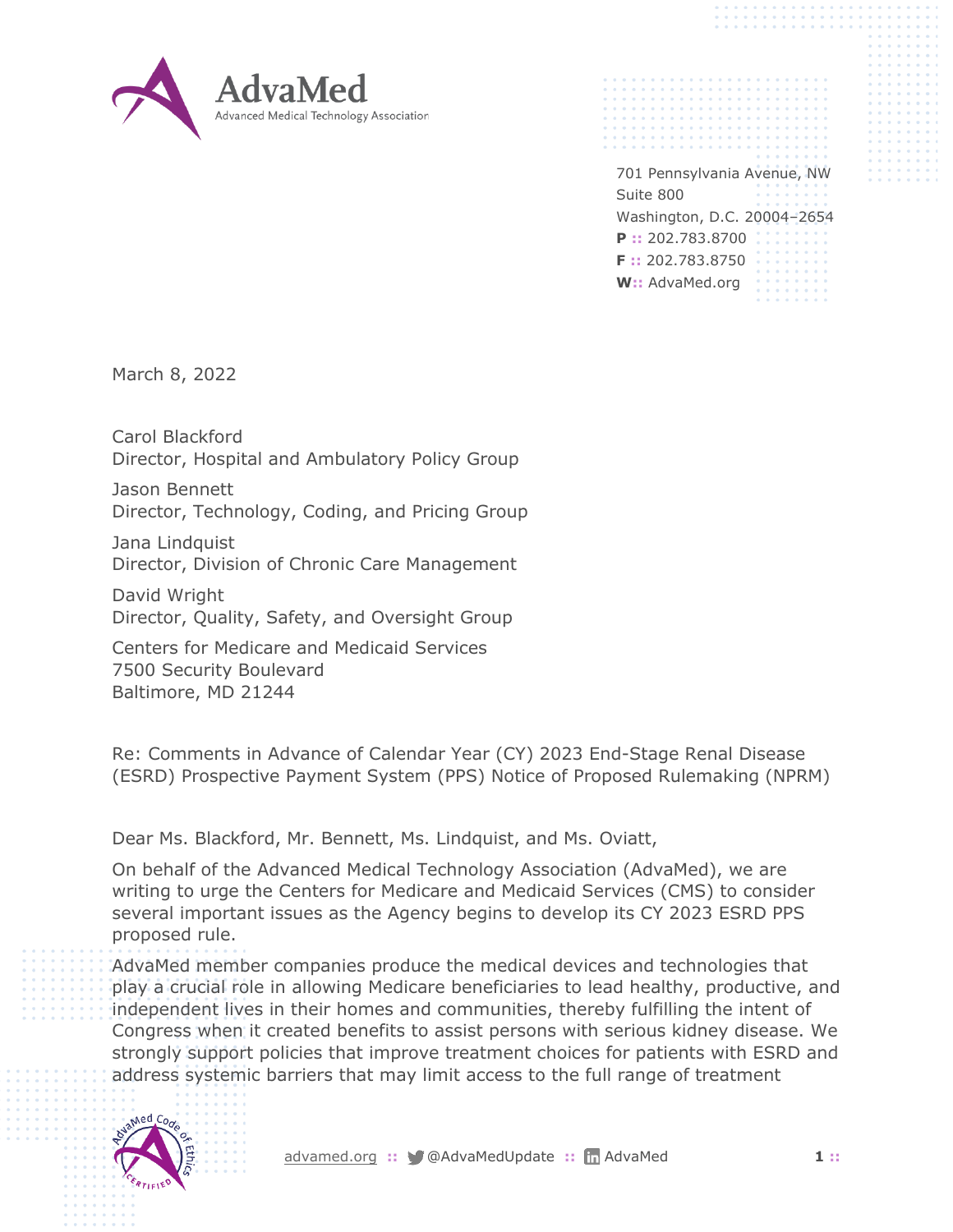Ms. Carol Blackford March 8, 2022 Page **2** of **9**

options available for the approximately 400,000 Medicare beneficiaries with kidney failure.

In advance of the proposed rule, AdvaMed is submitting comments on the following:

- Addressing Barriers to Dialysis Modality Choice
- Increasing Use of Telehealth and Remote Monitoring Technology
- Modernizing the ESRD Conditions for Coverage
- Requiring Transparency and Reducing Conflicts in Joint Venture Arrangements and Medical Directorship Agreements
- Refining the TPNIES Program

## **Addressing Barriers to Dialysis Modality Choice**

As stated in previous comment letters, we support CMS' efforts to increase patient options for dialysis treatment beyond in-center hemodialysis and empower these patients to make decisions about their care. We further support CMS' efforts to identify barriers to patient access and choice in home dialysis (i.e., home hemodialysis (HHD) and peritoneal dialysis (PD)). There is a disproportionate lack of home dialysis access for low-income communities and communities of color. Nationally, Black patients are 30.1% less likely, and Hispanic patients are 7.6% less likely than white patients to start PD. Similarly, for HHD, Hispanic patients are on average 42.1% less likely, and Black patients are 9.8% less likely, to receive HHD. $1$ Non-white patients are also more likely to start dialysis urgently and most patients who start dialysis in a hospital are immediately referred for in-center dialysis upon discharge making urgent start solutions for "crash" patients to access PD and HHD critical to achieving near-term equity in home dialysis access.<sup>2</sup>

Hemodialysis is the modality most often initiated by hospital staff for urgent start patients, but often the patient is discharged to an in-center clinic. HHD is a safe and effective modality for incident "crash" start patients. There has been a longmissed opportunity for educating these patients about their option for conducting HHD while in the hospital. In addition, studies have shown that HHD, when received more than three times per week, has similar patient survival rates as a kidney transplant.<sup>3</sup> Solutions that would encourage and facilitate initiation of home education and training in the hospital by nephrologists, dialysis nurses and hospital social workers, could significantly increase the adoption of HHD for incident

<sup>&</sup>lt;sup>3</sup> Nishio-Lucar AG, Bose S, Lyons G, Awuah KT, Ma JZ, Lockridge RS Jr. Intensive Home Hemodialysis Survival Comparable to Deceased Donor Kidney Transplantation. Kidney Int Rep. 2020;5(3):296-306. Published 2020 Jan 9. doi:10.1016/j.ekir.2019.12.019



<sup>1</sup> https://www.ncbi.nlm.nih.gov/pmc/articles/PMC4926974/

<sup>2</sup> https://www.ncbi.nlm.nih.gov/pmc/articles/PMC4926974/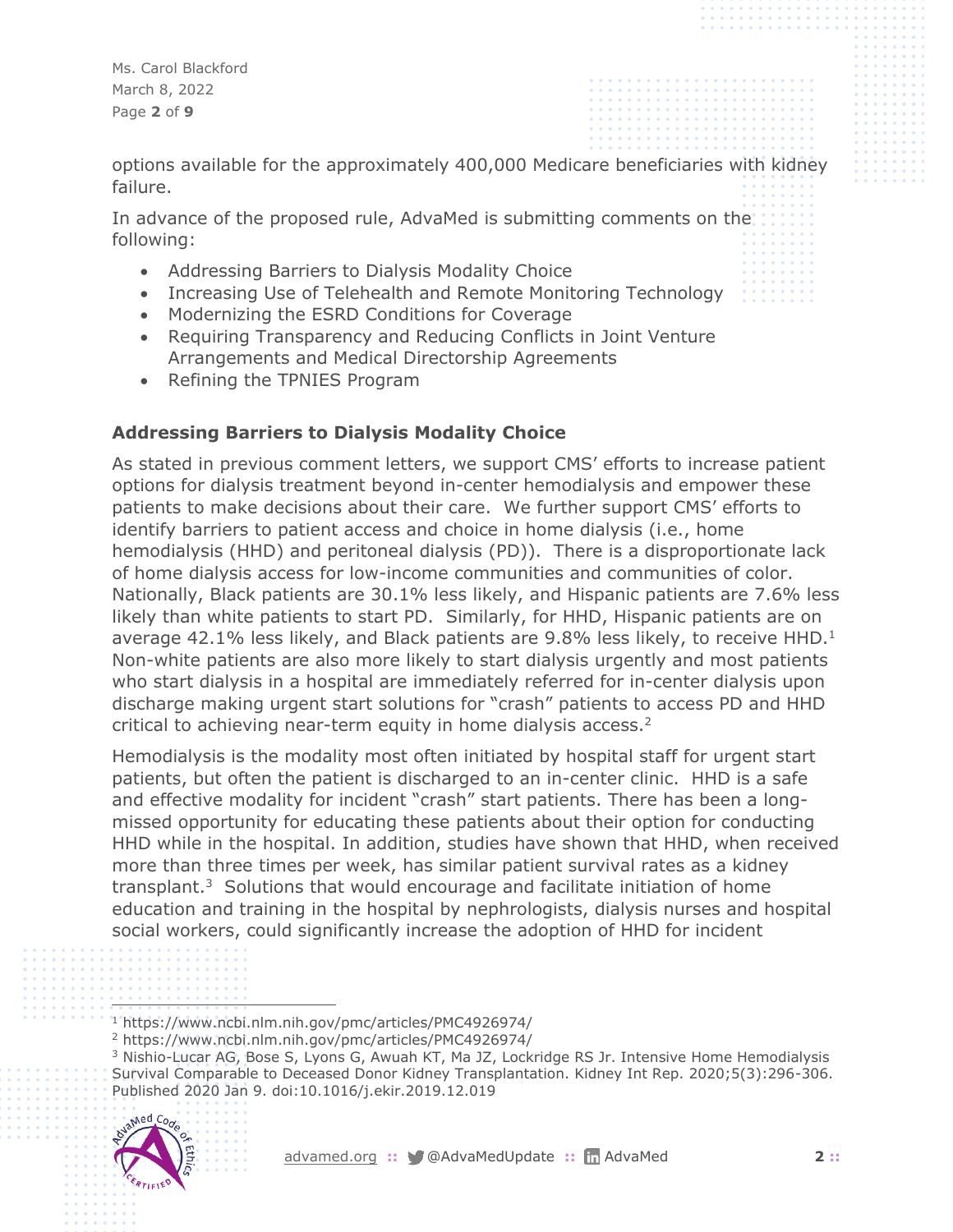Ms. Carol Blackford March 8, 2022 Page **3** of **9**

patients, but would require changes to the ESRD Conditions for Coverage interpretive guidance to allow for this early approach.

Currently, PD is the dominant home modality in the US, $4$  and a choice patients. should have when considering modalities. We believe CMS should address removing existing barriers to PD catheter placement as part of its larger effort to increase home dialysis access and uptake. As CMS notes, there are several significant barriers impacting PD catheter placement, including:

- Lack of dedicated hospital-based catheter insertion teams for unplanned peritoneal dialysis starts;<sup>5</sup> instead, these patients are often given a central venous catheter<sup>6</sup> and reflexively shuttled to in-center hemodialysis, even if home dialysis would be a better option;
- Inadequate training of surgeons and interventional radiologists on PD catheter insertion methodology;<sup>7</sup> and
- Obstacles related to scheduling of operating room time.<sup>8</sup>

However, the most striking barrier, and the one CMS has the most ability to correct for in the immediate term, is the low reimbursement for PD catheter placement. We therefore believe that if CMS wants to increase PD uptake, the Agency must incentivize increasing PD catheter insertions.

# **Increasing Use of Telehealth and Remote Monitoring Technology**

The standard of care for Medicare ESRD patients is evolving towards more patientcentered modalities, including the use of remote patient monitoring (RPM) tools and services. Increased use of digital tools and online applications often empower patients to take a more active role in their healthcare decisions alongside their care providers. RPM tools enable providers to track the progress of disease and empower dialysis patients with the option to have their physiologic and therapeutic information monitored remotely, reducing the need for in-person visits.

However, a lack of clear payment pathways for these tools creates a barrier to the use of these tools by physicians and patients alike. The ESRD PPS provides a casemix- and facility-adjusted, per treatment bundled payment for dialysis, including drugs, laboratory services, equipment and supplies, and capital related costs. Under the current system though, there is no separate reimbursement for new

<sup>7</sup> <https://kidney360.asnjournals.org/content/1/10/1165>

<sup>8</sup> <https://www.ncbi.nlm.nih.gov/pmc/articles/PMC4114666/>



<sup>4</sup> "At the end of 2018, there were nearly 69,000 patients performing dialysis in the home, or 12.5% of all patients undergoing dialysis. Nearly 85% of patients on home dialysis performed peritoneal dialysis." [https://adr.usrds.org/2020/end-stage-renal-disease/1-incidence-prevalence-patient](https://adr.usrds.org/2020/end-stage-renal-disease/1-incidence-prevalence-patient-characteristics-and-treatment-modalities)[characteristics-and-treatment-modalities](https://adr.usrds.org/2020/end-stage-renal-disease/1-incidence-prevalence-patient-characteristics-and-treatment-modalities)

<sup>5</sup> <https://www.ncbi.nlm.nih.gov/pmc/articles/PMC4658397/>

<sup>&</sup>lt;sup>6</sup> There is broad agreement in the kidney disease clinical community that CVC is a suboptimal dialysis access, therefore we decided to deal only with best practices (either PD catheter or fistula) in this letter. There is no desire to increase placement of CVCs.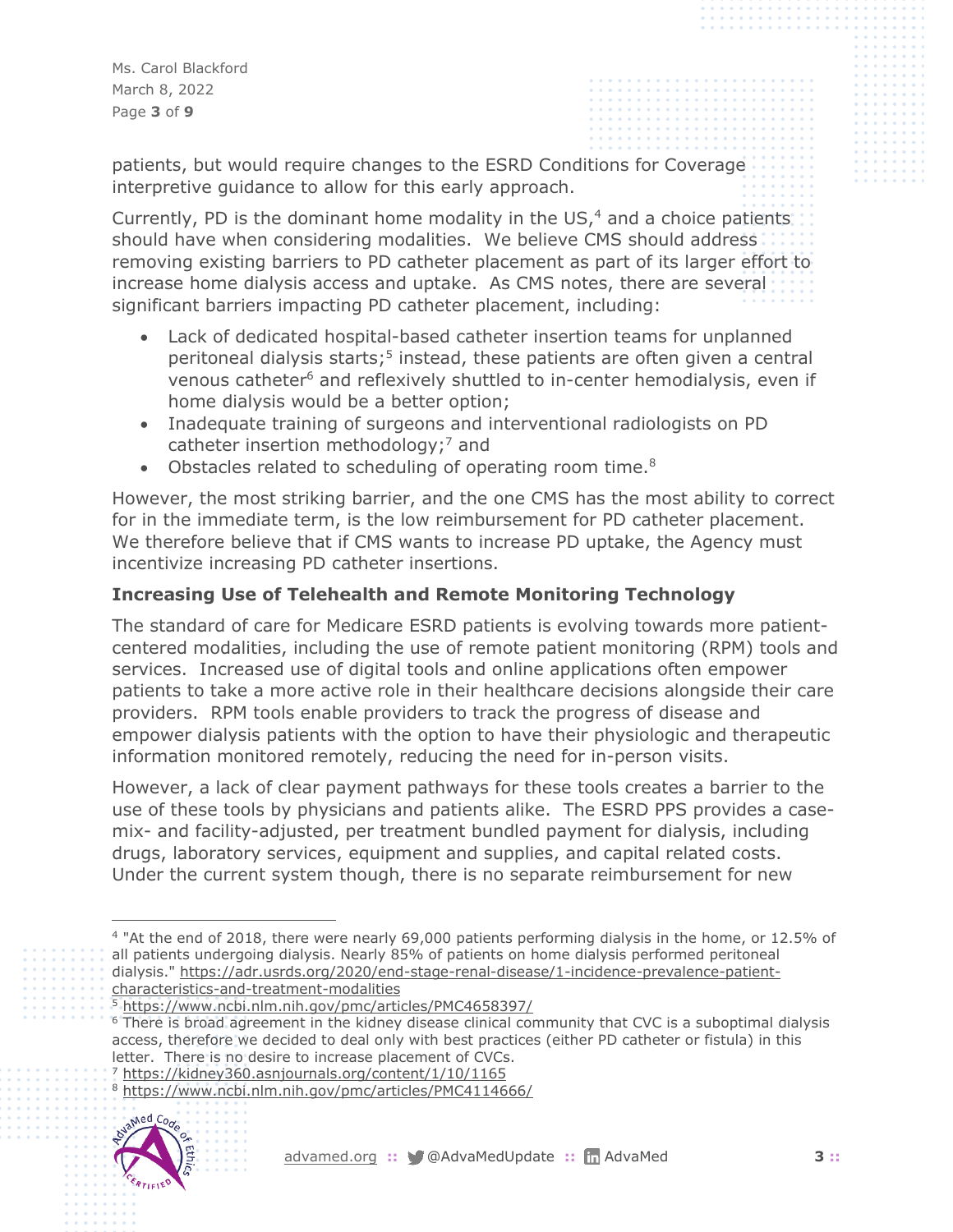Ms. Carol Blackford March 8, 2022 Page **4** of **9**

digital health technology, resulting in little incentive to adopt and use innovative tools that improve ESRD patient experiences and outcomes.

To improve adoption of innovative care management and treatment technologies for ESRD patients and to increase patient access to these technologies, AdvaMed asks CMS to allow renal dialysis facilities to bill separately for remote patient monitoring tools. Providing payment for adopting and deploying remote patient monitoring tools will enhance treatment care options for ESRD patients.

Further, we support the determination in the CY 2020 PFS Final Rule that CPT codes for RPM services 99091, 99453, 99454, and 99457 should be billable monthly. In addition to our belief that CMS should allow the use of these codes for ESRD patients, we would suggest that CMS allow these codes to apply for patients with acute kidney injury (AKI) who may still be dialyzing at home while recovering their kidney function. Such patients can benefit significantly from the option to have their physiologic information monitored remotely, negating the need for frequent in-person visits.

## **Modernizing the ESRD Conditions for Coverage**

The ESRD Conditions for Coverage (CfCs) have not been holistically updated in over 15 years. Modernizing the CfCs to create distinct and separate regulation for home dialysis programs will provide flexibility and accessibility to home options for more patients. Allowing flexibility in where patients can begin home dialysis training and by whom the training can be delivered could allow for more successful transitions from acute dialysis to home for patients that experience an unplanned dialysis start.

In addition, these regulations need to be updated to account for innovation in technology and care delivery. Surveyors and facilities need regulations and guidance specific to home dialysis that allows providers the flexibility needed to support, improve, and innovate care in the wide variety of home environments that exist. Current regulations apply in-center regulations to home dialysis through exceptions set forth in various guidance documents, creating confusion among potential new home providers and surveyors and resulting in discouragement to providers and delays in certification.

Furthermore, ambiguity in CMS guidance leads to policies that adopt the most stringent interpretation to avoid risk. This results in policies that inadvertently rob patients of the largest benefits of self-care at home – patient autonomy and increased independence. In addition, unnecessary and burdensome requirements can increase costs, making it less enticing for providers to establish home services. Reducing regulations generally and ensuring regulations appropriately reflect the care setting for home patients can help lower operational costs and remove barriers to access for home dialysis.

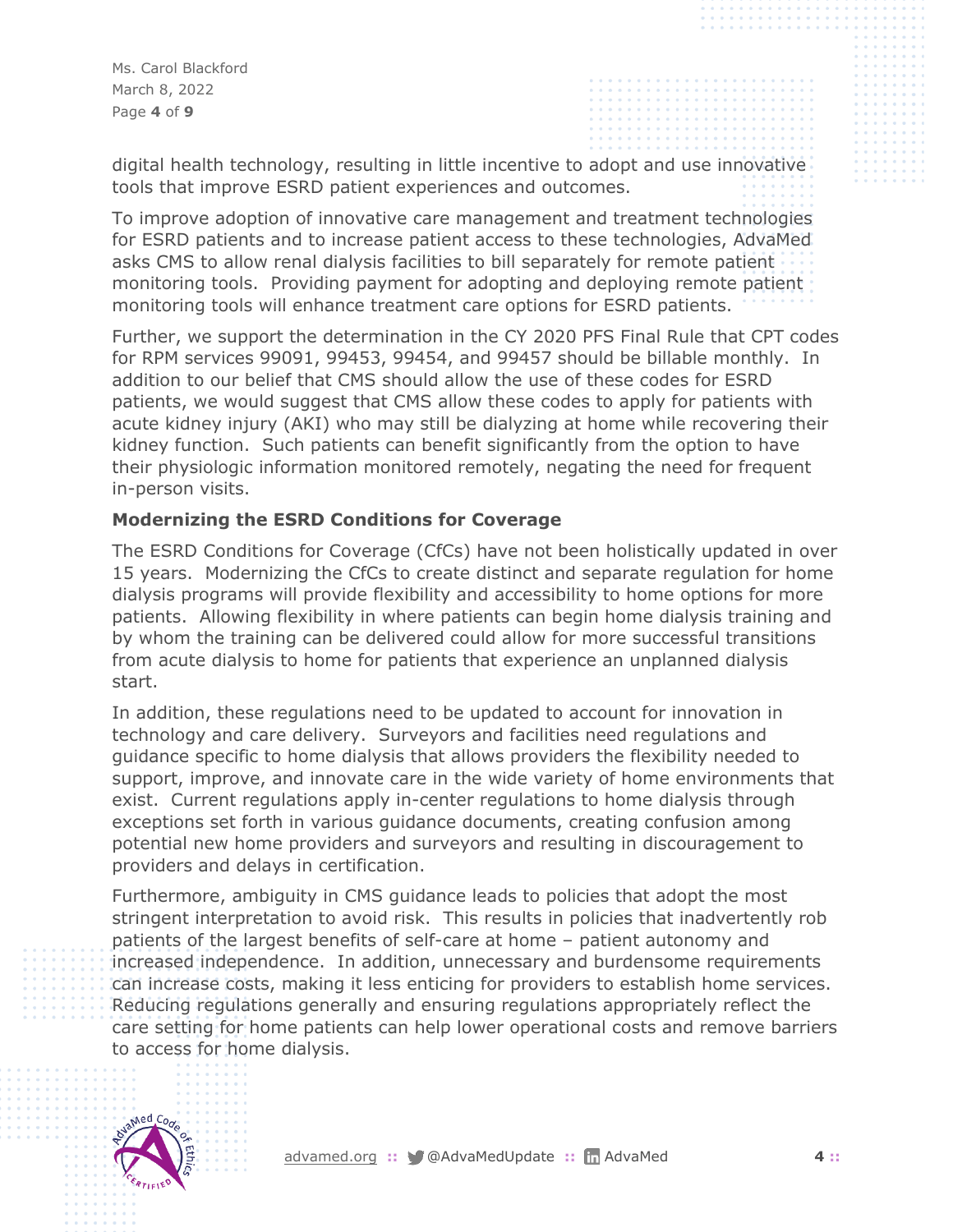Ms. Carol Blackford March 8, 2022 Page **5** of **9**

Most importantly, updating and modernizing the CfCs can help address the ongoing nephrology nurse shortage. The COVID-19 public health emergency has only exacerbated a preexisting staffing shortage, with current projections suggesting there will be fewer nephrology nurses at a time of steadily increasing need.<sup>9</sup>. This shortage is most acutely felt in the home dialysis space, where a severe home dialysis nursing shortage has significantly restricted patient access to home dialysis care options. We therefore recommend the CfCs regarding care at home and personnel qualifications be revisited to balance the need for nurses and need for trained nurses.

## **Requiring Transparency and Reducing Conflicts in Joint Venture Agreements and Medical Directorship Agreements**

Certain joint ventures and other ownership arrangements may create conflicts and barriers to access for dialysis patients. While there is some evidence to suggest that joint ventures may have an impact on patient care, resource use, and choice of modality, substantially more information is needed to fully understand the scope of the impact of these relationships.<sup>10</sup> We therefore recommend as part of updating the CfCs CMS require qualified dialysis facilities to disclose to CMS all individuals and entities with a financial interest in the facility, facility subsidiary and joint venture partnerships that it or its subsidiaries are a party to. This reporting to CMS should include the national provider identifier (NPI) number of such individuals, and the NPI for providers that are party to such an entity. We further recommend CMS require physicians who make self-referrals to dialysis facilities where they have a financial interest to disclose this to their patients, consistent with the requirements of the American Medical Association Code of Medical Ethics, Physician Self-Referral, 9.6.9, adopted in 2008.

We further recommend CMS clearly define the Medical Director role in the CfCs as a purely clinical and quality oversight position, and not a business strategy role and prohibit facilities from requiring nephrologists to sign non-compete agreements in order to serve as a Medical Director. Often times, these non-compete agreements extend beyond the duration of the Medical Director's employment with a facility, thereby harming nephrologists who want to explore opportunities as a Medical Director elsewhere. These agreements also harm patients by limiting options to receive care, as new programs can be stalled from opening if they are unable to find a Medical Director. Finally, patients should know the Medical Director in charge of the clinical and quality care delivered in the facilities. We therefore recommend

<sup>10</sup> *See e.g.,* Glickman A, Lin E, Berns JS. Conflicts of interest in dialysis: A barrier to policy reforms. *Semin Dial*. 2020;33(1):83-89. doi:10.1111/sdi.12848.



<sup>9</sup> Boyle SM, Washington R, McCann P, Koul S, McLarney B, Gadegbeku CA. The Nephrology Nursing Shortage: Insights from a Pandemic. American Journal of Kidney Disease. 2022;79(1):113-116. Published 16 August 2021.<https://doi.org/10.1053/j.ajkd.2021.07.007>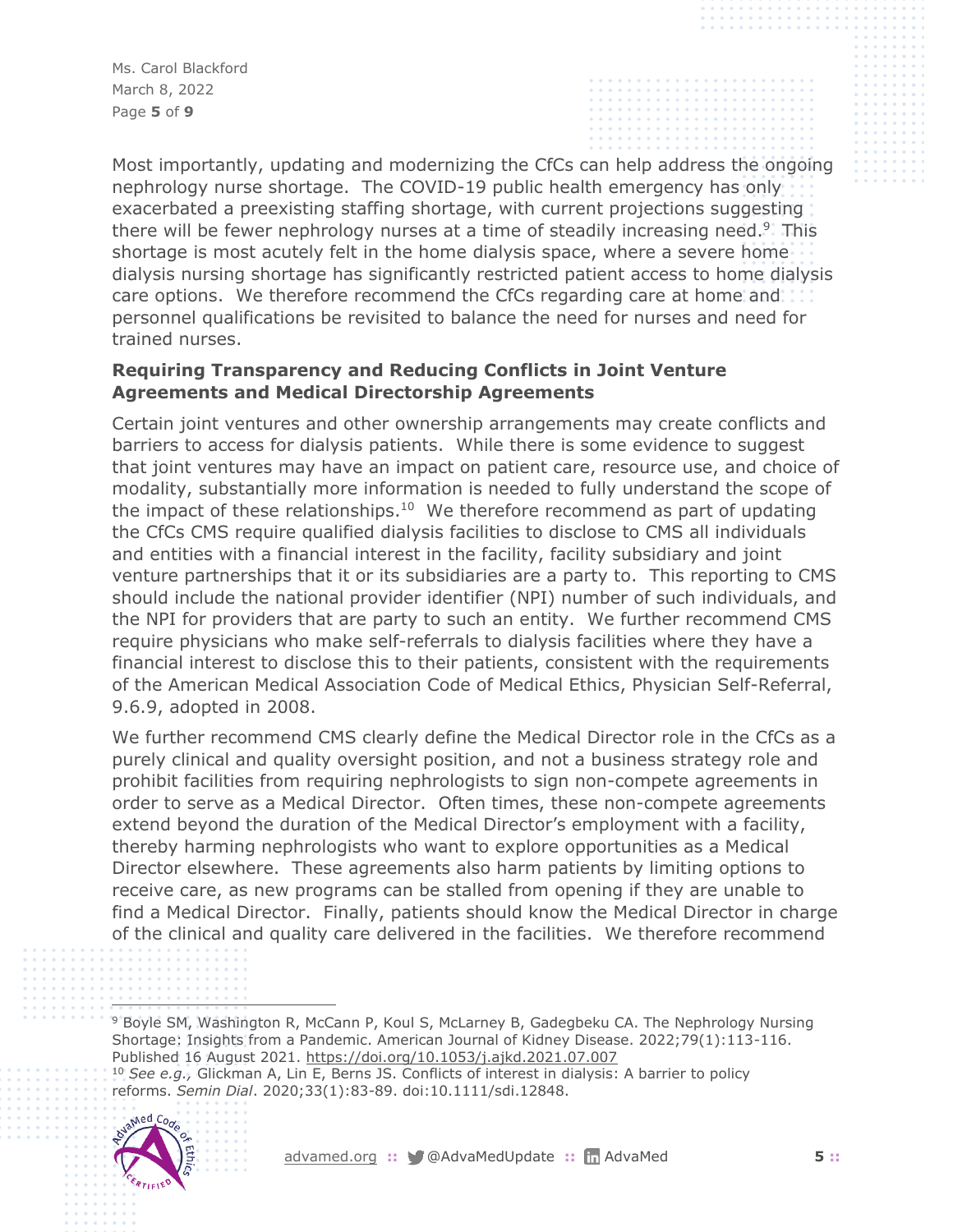Ms. Carol Blackford March 8, 2022 Page **6** of **9**

CMS require facilities to post this information in clinics and put this information on the Dialysis Facility Compare website.

## **Refining the Transitional Add-on Payment Adjustment for New and Innovative Equipment and Supplies (TPNIES) Program**

We applaud CMS' efforts to date to remove barriers to adopting innovative technologies and services for ESRD treatment. We believe the Transitional Add-on Payment Adjustment for New and Innovative Equipment and Supplies (TPNIES) is a critical pathway for patients to access innovative and novel dialysis equipment that can improve patient care, particularly for dialysis care outside of the dialysis facility. However, we remain concerned that overly restrictive requirements may blunt the intent of this new incentive to encourage innovation in the delivery of dialysis care. We are therefore writing to recommend specific modifications to the TPNIES program to further improve this important lever in driving innovation for ESRD patients.

## Provide an Additional Year of TPNIES Payments for Devices Receiving Payment Due to the Ongoing Public Health Emergency (PHE)

During the FY/CY 2022 rulemaking cycle, CMS exercised its equitable adjustment authority to provide for one-year extensions to devices receiving payment under the New Technology Add-On Payment (NTAP) and Transitional Pass-Through (TPT) payment programs. AdvaMed applauded this decision to extend NTAP and TPT payments, and request CMS provide a similar extension for devices receiving TPNIES. We believe the PHE continues to have a major impact on providers' ability to adopt new innovative technologies, as demands associated with the PHE have created a direct burden on resources and utilization of new technologies due to the unordinary treatment patterns for patients. Due to these ongoing resource constraints, we believe an additional year of TPNIES will be necessary to allow time to collect claims and cost data that align more closely with typical patterns of care for patients utilizing these technologies. We therefore request CMS provide technologies that have been approved for TPNIES an additional year of payments due to the ongoing PHE.

## Provide Guidance on the Substantial Clinical Improvement Criteria Specific to the ESRD Setting

In adopting TPNIES, CMS outlined that applicants would need to demonstrate that they are "innovative" by meeting substantial clinical improvement (SCI) criteria. The Agency then adopted the standard for SCI based on the Inpatient Prospective Payment System (IPPS) regulations at 42 CFR 412.87(b)(1) and related guidance.<sup>11</sup> While we understand and agree with the goal of promoting consistency and across the different payment systems, we remain concerned application of the TPNIES criteria to applications to date fails to consider the unique challenges of testing new

<sup>11</sup> *See* CY 2021 ESRD PPS Final Rule at 60650.

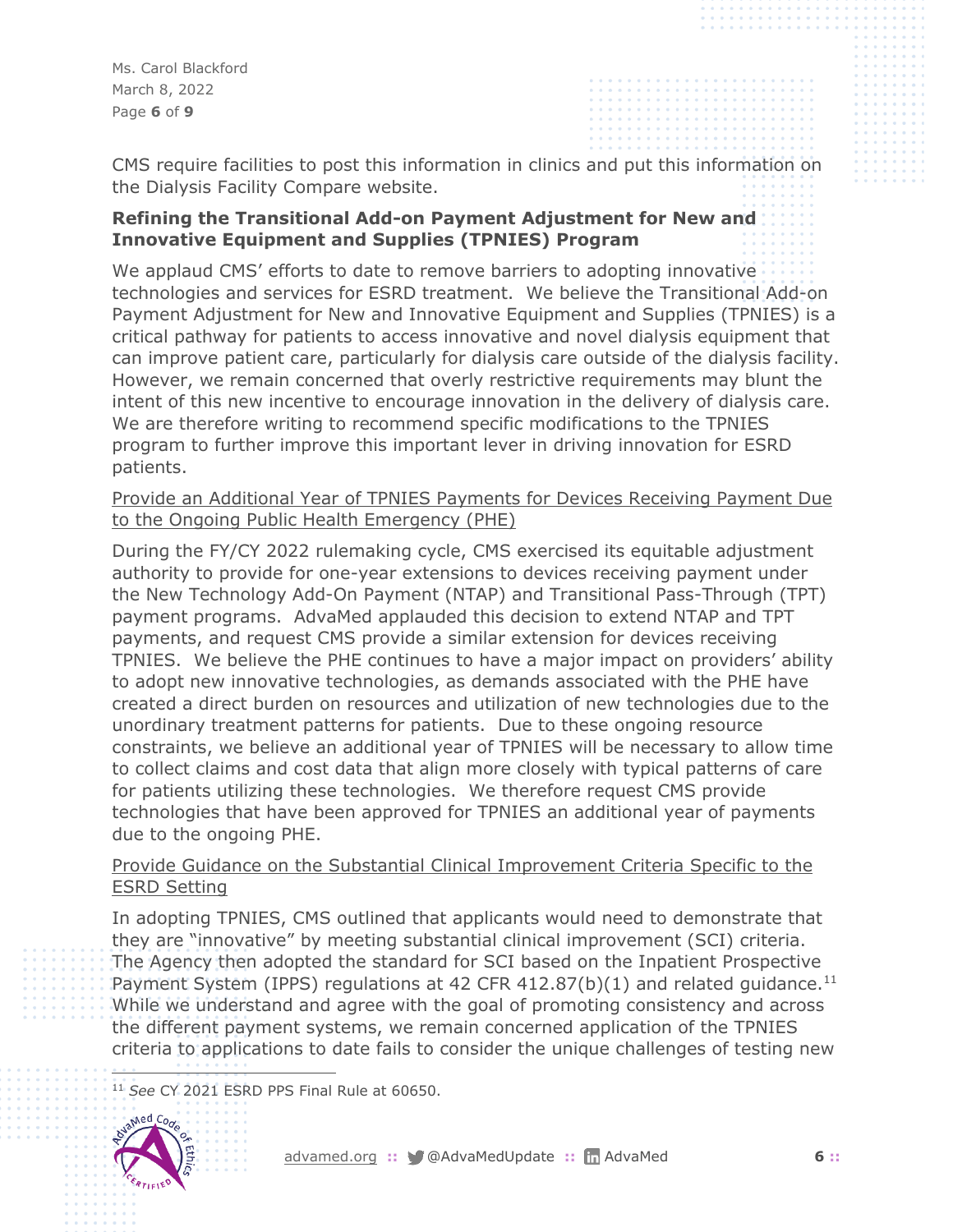Ms. Carol Blackford March 8, 2022 Page **7** of **9**

ESRD technologies and treatments. The ESRD population is diverse and complex, making it difficult to test interventions within the framework of a traditional randomized controlled trial design. Difficult recruitment and high dropout rates are also common in clinical trials involving ESRD patients, with high illness burden as one possible factor.12,13,14 Furthermore, we believe the need for evidence must be balanced against the costs and time involved in collecting data, and how that process can delay the availability of novel technologies addressing important unmet clinical needs. We therefore urge CMS to provide additional guidance on the type and level of evidence required to support a successful TPNIES application, taking into consideration the unique challenges associated with studies in the ESRD setting.

## Expand TPNIES to Dialysis Facilities that Acquire Home Dialysis Devices Through Operating Leases

In the CY 2021 ESRD PPS Final Rule, CMS finalized its decision to expand TPNIES to capital-related assets that are home dialysis machines when used in the home for a single patient. However, in doing so, CMS explicitly excluded home dialysis equipment obtained by an ESRD facility through an operating lease from the definition of "capital-related asset". While we understand CMS' position that equipment obtained through an operating lease is not subject to depreciation in the same manner as equipment owned outright, we believe this definition places undue restrictions on TPNIES payments for small and medium-size facilities. Smaller ESRD facilities, unlike large dialysis organizations, may lack the financial reserves required to purchase these new devices outright, and exclusion from TPNIES may further disincentivize these smaller facilities from investing in new home dialysis technologies. This, in turn, may reduce patient access to home dialysis. We therefore urge CMS to extend TPNIES for home dialysis machines to those obtained through operating leases.

## Remove Offset to the Capital Equipment Payment Calculation

In the CY 2021 ESRD PPS Final Rule, CMS finalized a payment policy for capitalrelated assets that are home dialysis machines when used in the home under which CMS would pay the 65 percent fraction of the MAC-determined preadjusted treatment amount, minus an additional per treatment offset amount. The combined effect of these policies may undervalue an innovative technology that

<sup>&</sup>lt;sup>14</sup> Israni, A.K., Halpern, S.D., McFadden, C., Israni, R.K., Wasserstein, A., Kobrin, S., Berns, J.S. Willingness of dialysis patients to participate in a randomized controlled trial of daily dialysis. (2004) 65(3):990-998. https://doi.org/10.1111/j.1523-1755.2004.00460.



<sup>12</sup> Kovesday, C., Clinical trials in end-stage renal disease –priorities and challenges. Nephrol Dial Transplant (2019) 34:1084-1089. Doi: 10.1093/ndt/gfz088.

<sup>&</sup>lt;sup>13</sup> Farragher, J.F., Thomas, C., Ravani, P., Manns, B., Elliott, M. J., & Hemmelgarn, B. R. Protocol for a pilot randomised controlled trial of an educational programme for adults on chronic haemodialysis with fatigue (Fatigue-HD). BMJ open, (2019) 9(7), e030333. https://doi.org/10.1136/bmjopen-2019- 030333.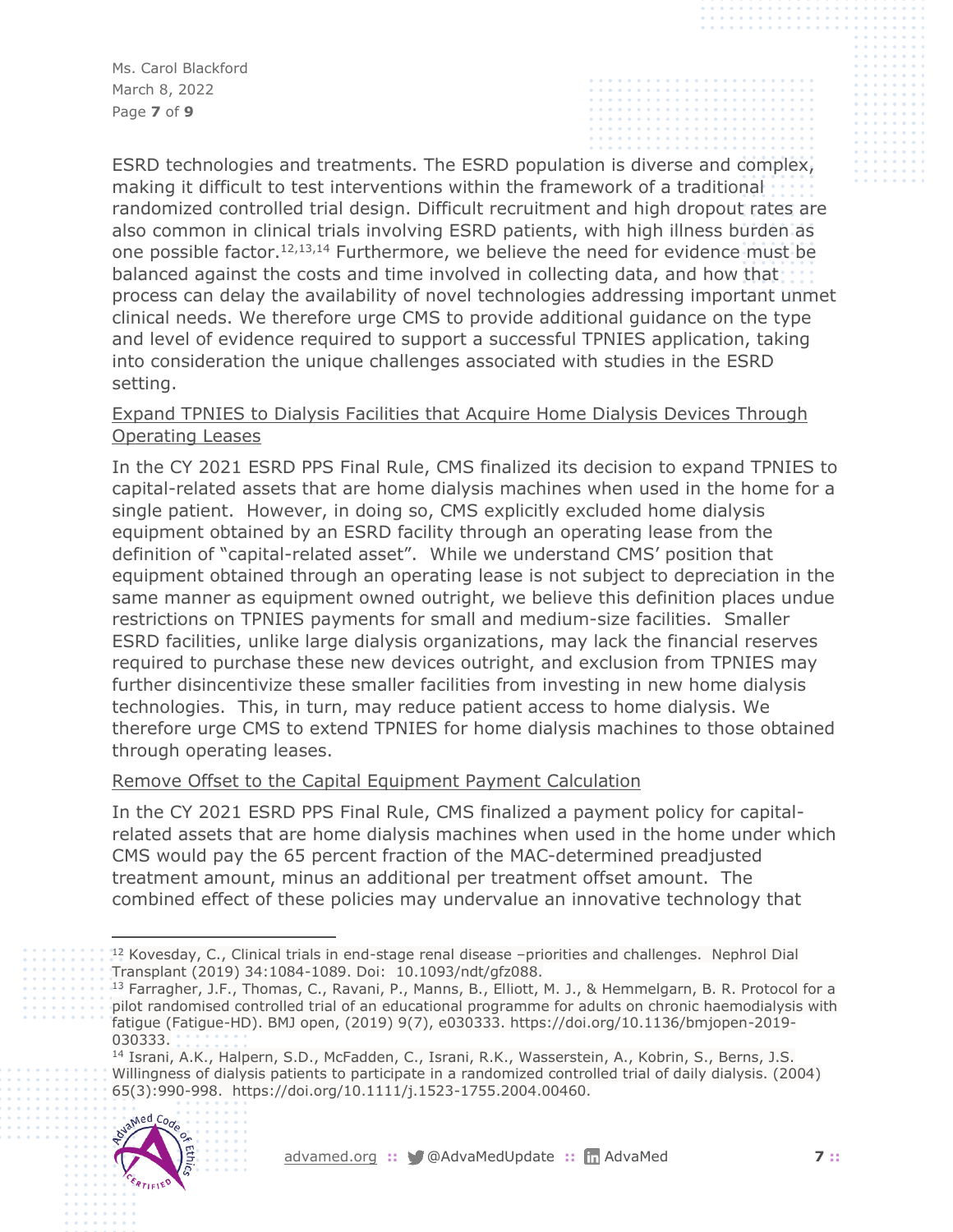Ms. Carol Blackford March 8, 2022 Page **8** of **9**

meets the TPNIES criteria to a maximum of 26 percent of the cost of the device paid over two years. Limiting the incentive associated with TPNIES in this manner is unlikely to drive the innovation CMS seeks to promote, particularly in the home dialysis space. We therefore urge CMS to remove the offset policy from the payment calculation for capital-related assets that are home dialysis machines.

#### Extend TPNIES Adjustment Period to Three Years

We continue to recommend CMS extend the TPNIES adjustment period from two years to three years. CMS has expressly stated the basis for the TPNIES payment adjustment is to enable and support the adoption of new technologies in the ESRD continuum of care, and we wholeheartedly agree. In its current form, the ESRD PPS Final Rule requires providers to cover the incremental cost of using new technologies under the existing ESRD PPS bundled rate at the conclusion of the two-year TPNIES period. This differs from the Transitional Drug Add-on Payment Adjuster (TDAPA) used to collect data to inform incorporating the costs of new drugs into the bundled payment. TPNIES instead, is an incentive for providers to adopt new and innovative equipment and supplies through an off-set to the cost. Furthermore, companies that frequently bring new and innovative equipment and supplies to market are smaller, they tend to lack the type of distribution and support infrastructure that their larger, more established counterparts may feature. Staffing constraints of smaller manufacturers mean that most ESRD facilities would only have several months of TPNIES coverage by the time a smaller company could make the technology available to them. Accordingly, a two-year runway still leaves a level of risk that could discourage smaller start-up companies from pursuing the development of new and innovative equipment and supplies. Extending the coverage period would help small innovators take full advantage of the TPNIES program.

The NTAP for the IPPS allows for technologies to qualify for the add-on up to three years to account for the lag time in data collection to be reflected in updated diagnosis-related groups (DRGs). This is most analogous to TPNIES because while CMS is not proposing to increase the bundle for TPNIES products, the ESRD market basket update will likely take three years, if not more, to reflect the updated costs of equipment. Given that it takes significantly longer for devices, particularly home dialysis machines to achieve significant adoption, we believe CMS should align with the NTAP policy and allow for an additional year of TPNIES.

#### Adopt a Post-TPNIES Payment Adjustment

Lastly, in its current form, the ESRD PPS Final Rule requires providers to cover the incremental cost of using new technologies under the existing ESRD PPS bundled rate at the conclusion of the current two-year TPNIES period. This assumes sufficient data will be collected and the bundled rate will be updated in a timely fashion cover any additional costs for the new equipment and supplies. Failure to positively adjust the ESRD PPS base rate after the transitional adjustment period